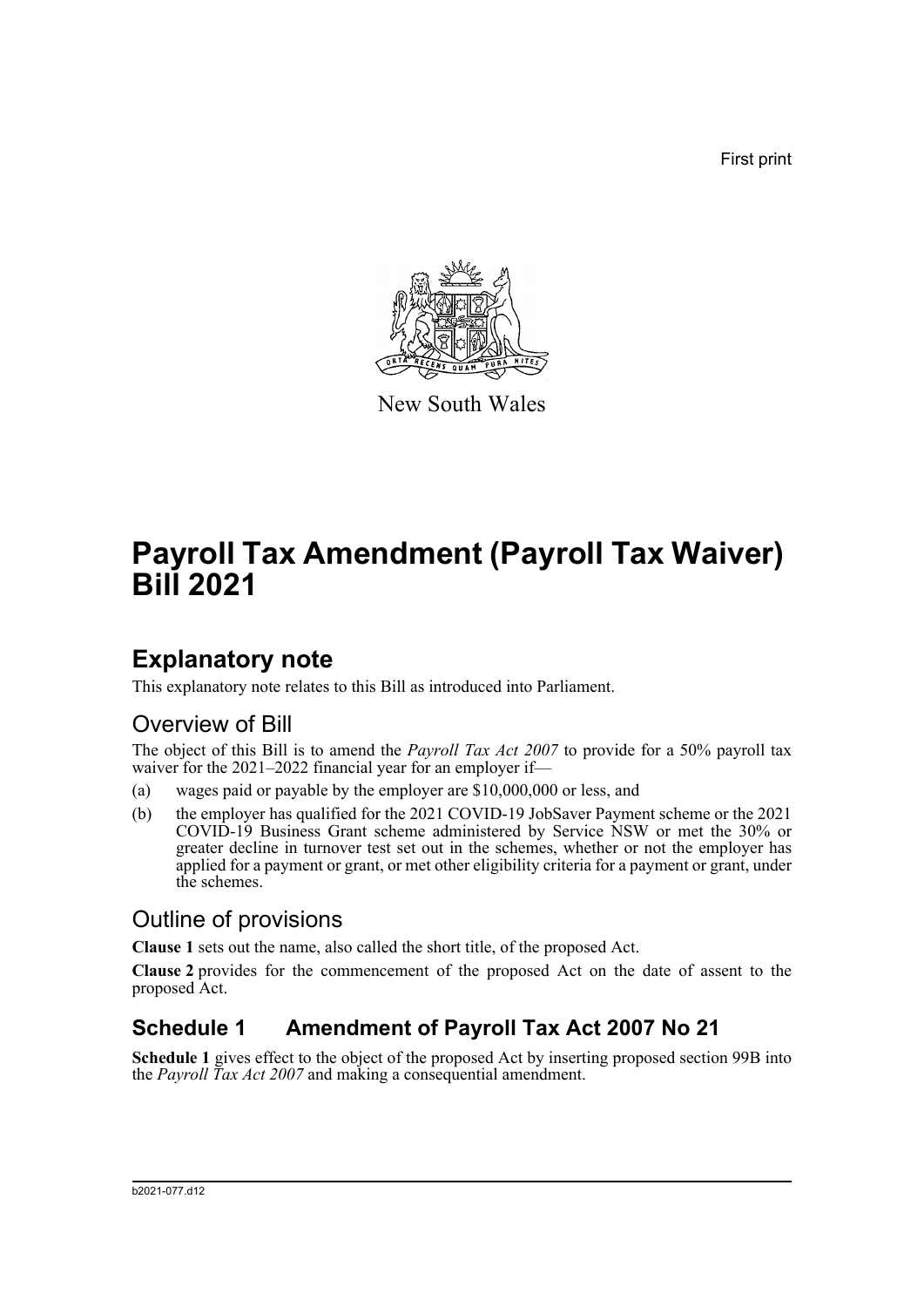First print



New South Wales

# **Payroll Tax Amendment (Payroll Tax Waiver) Bill 2021**

### **Contents**

| Schedule 1 | Amendment of Payroll Tax Act 2007 No 21 |      |
|------------|-----------------------------------------|------|
|            | 2 Commencement                          |      |
|            | Name of Act                             |      |
|            |                                         | Page |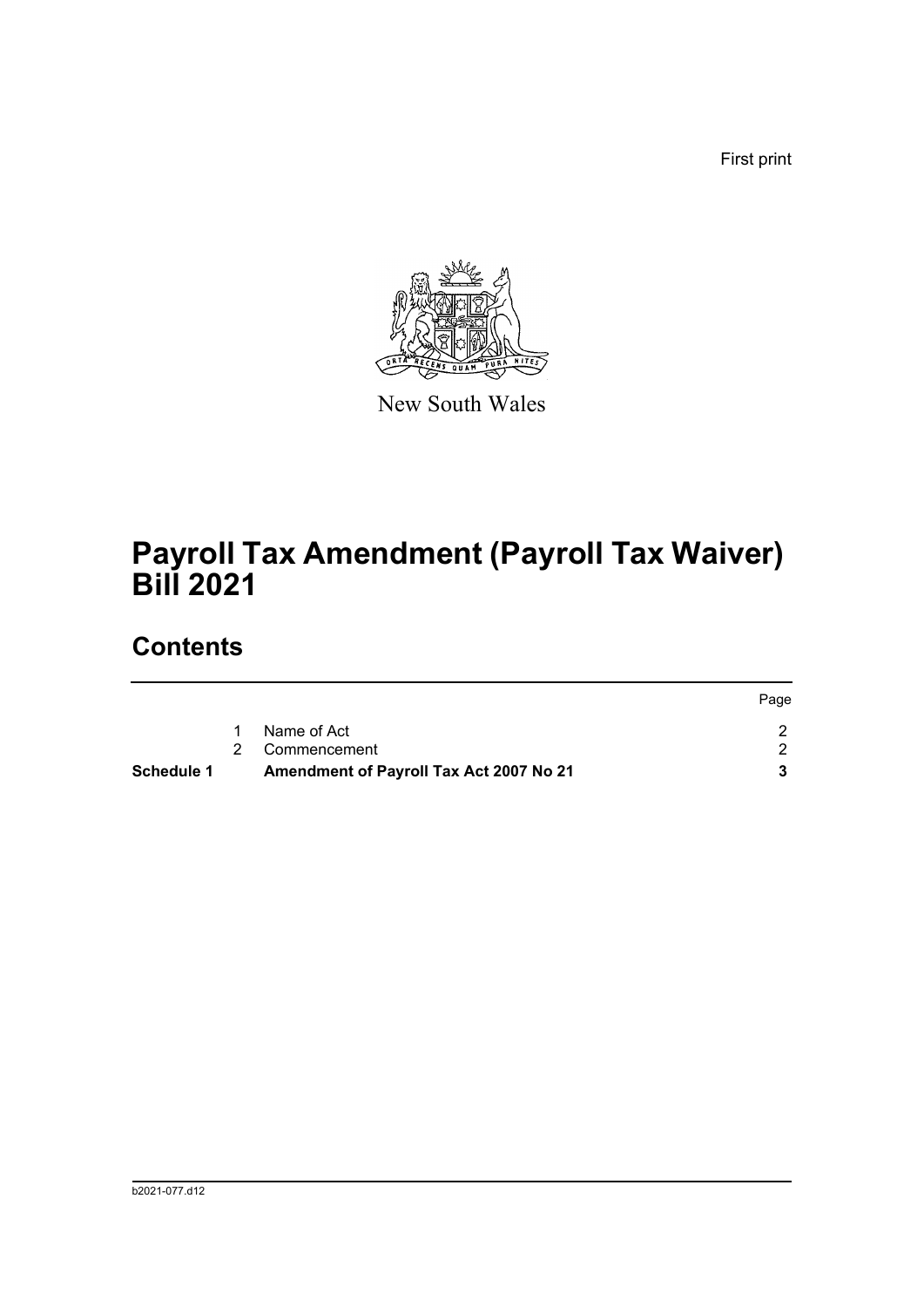

New South Wales

# **Payroll Tax Amendment (Payroll Tax Waiver) Bill 2021**

No , 2021

#### **A Bill for**

An Act to amend the *Payroll Tax Act 2007* to provide for a waiver of payroll tax of 50% for certain employers.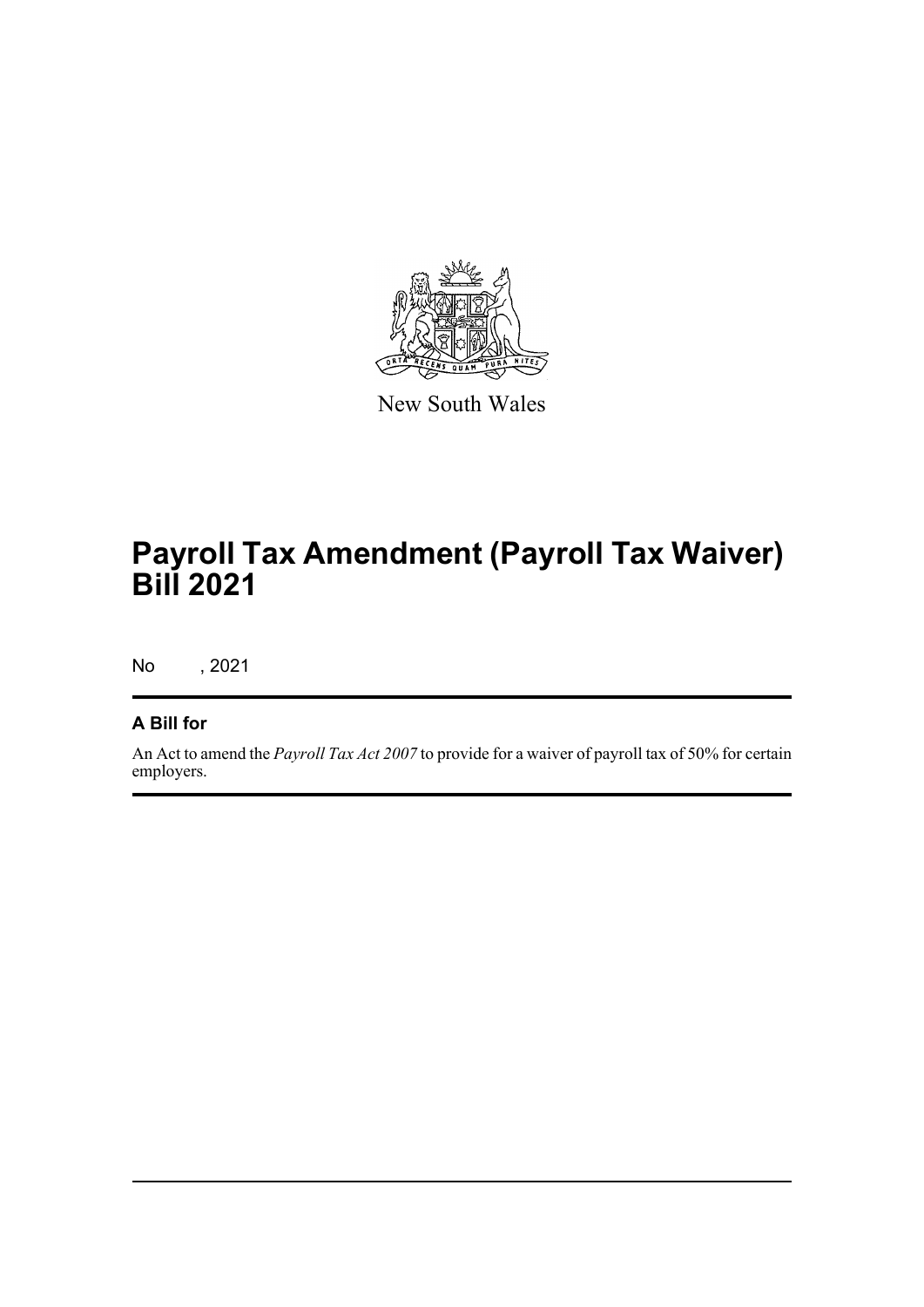Payroll Tax Amendment (Payroll Tax Waiver) Bill 2021 [NSW]

<span id="page-3-1"></span><span id="page-3-0"></span>

| The Legislature of New South Wales enacts— |                                                                      |               |
|--------------------------------------------|----------------------------------------------------------------------|---------------|
|                                            | Name of Act                                                          | $\mathcal{P}$ |
|                                            | This Act is the Payroll Tax Amendment (Payroll Tax Waiver) Act 2021. | 3             |
|                                            | Commencement                                                         | 4             |
|                                            | This Act commences on the date of assent to this Act.                | 5             |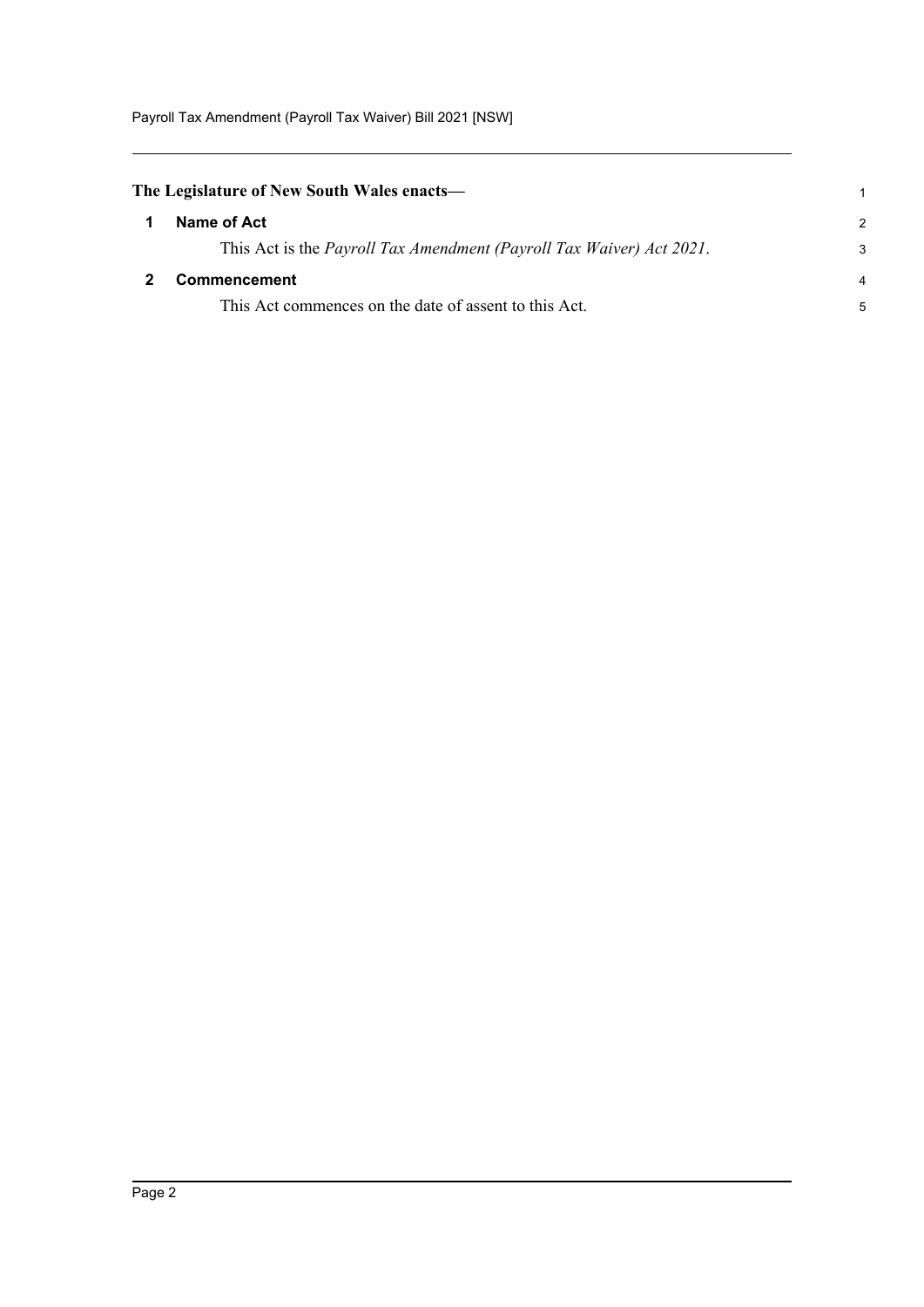<span id="page-4-0"></span>

|       | <b>Schedule 1</b>                                   |                      |                                                                                                              |       | <b>Amendment of Payroll Tax Act 2007 No 21</b>                                                                                                                                                                                                                                                                                                 | 1                          |  |  |  |
|-------|-----------------------------------------------------|----------------------|--------------------------------------------------------------------------------------------------------------|-------|------------------------------------------------------------------------------------------------------------------------------------------------------------------------------------------------------------------------------------------------------------------------------------------------------------------------------------------------|----------------------------|--|--|--|
| [1]   |                                                     | Section 99A, heading |                                                                                                              |       |                                                                                                                                                                                                                                                                                                                                                | 2                          |  |  |  |
|       | Insert "for financial year 2019–2020" after "less". |                      |                                                                                                              |       |                                                                                                                                                                                                                                                                                                                                                |                            |  |  |  |
| $[2]$ | <b>Section 99B</b>                                  |                      |                                                                                                              |       |                                                                                                                                                                                                                                                                                                                                                |                            |  |  |  |
|       | Insert after section 99A-                           |                      |                                                                                                              |       |                                                                                                                                                                                                                                                                                                                                                |                            |  |  |  |
|       | 99B                                                 |                      | Temporary reduction for businesses with annual wages of \$10 million or less<br>for financial year 2021-2022 |       |                                                                                                                                                                                                                                                                                                                                                |                            |  |  |  |
|       |                                                     | (1)                  |                                                                                                              |       | An employer who is liable to pay payroll tax on wages paid or payable for the<br>financial year commencing on 1 July 2021 is only required to pay 50% of that<br>payroll tax if—                                                                                                                                                               |                            |  |  |  |
|       |                                                     |                      | (a)                                                                                                          |       | all Australian wages paid or payable by the employer are \$10,000,000<br>or less, and                                                                                                                                                                                                                                                          | 11<br>12                   |  |  |  |
|       |                                                     |                      | (b)                                                                                                          |       | the employer—                                                                                                                                                                                                                                                                                                                                  | 13                         |  |  |  |
|       |                                                     |                      |                                                                                                              | (i)   | qualified for the 2021 COVID-19 JobSaver Payment scheme or<br>the 2021 COVID-19 Business Grant scheme administered by<br>Service NSW, or                                                                                                                                                                                                       | 14<br>15<br>16             |  |  |  |
|       |                                                     |                      |                                                                                                              | (11)  | met the 30% or greater decline in turnover eligibility test for<br>either of the schemes, whether or not the employer has applied<br>for a payment or grant, or met other eligibility criteria for a<br>payment or grant, under the schemes.                                                                                                   | 17<br>18<br>19<br>20       |  |  |  |
|       |                                                     | (2)                  |                                                                                                              |       | An employer who is part of a group is not eligible for the reduction referred to<br>in subsection (1) unless the employer provides the Chief Commissioner with<br>the following information-                                                                                                                                                   | 21<br>22<br>23             |  |  |  |
|       |                                                     |                      | (a)                                                                                                          |       | information about all other employers who are part of the group,                                                                                                                                                                                                                                                                               | 24                         |  |  |  |
|       |                                                     |                      | (b)                                                                                                          | 2021. | the amount of taxable wages and interstate wages paid or payable by<br>each of those employers for the financial year commencing on 1 July                                                                                                                                                                                                     | 25<br>26<br>27             |  |  |  |
|       |                                                     | (3)                  |                                                                                                              |       | To avoid doubt, an employer does not cease to be eligible for the reduction<br>referred to in subsection (1) merely because the employer ceased paying<br>wages before the commencement of this section.                                                                                                                                       | 28<br>29<br>30             |  |  |  |
|       |                                                     | (4)                  |                                                                                                              |       | The Chief Executive Officer of Service NSW is entitled to disclose, and the<br>Chief Commissioner is entitled to receive, and to use in relation to the<br>administration of a taxation law, information contained in, or relating to, an<br>employer's application for a 2021 COVID-19 JobSaver Payment or a 2021<br>COVID-19 Business Grant. | 31<br>32<br>33<br>34<br>35 |  |  |  |